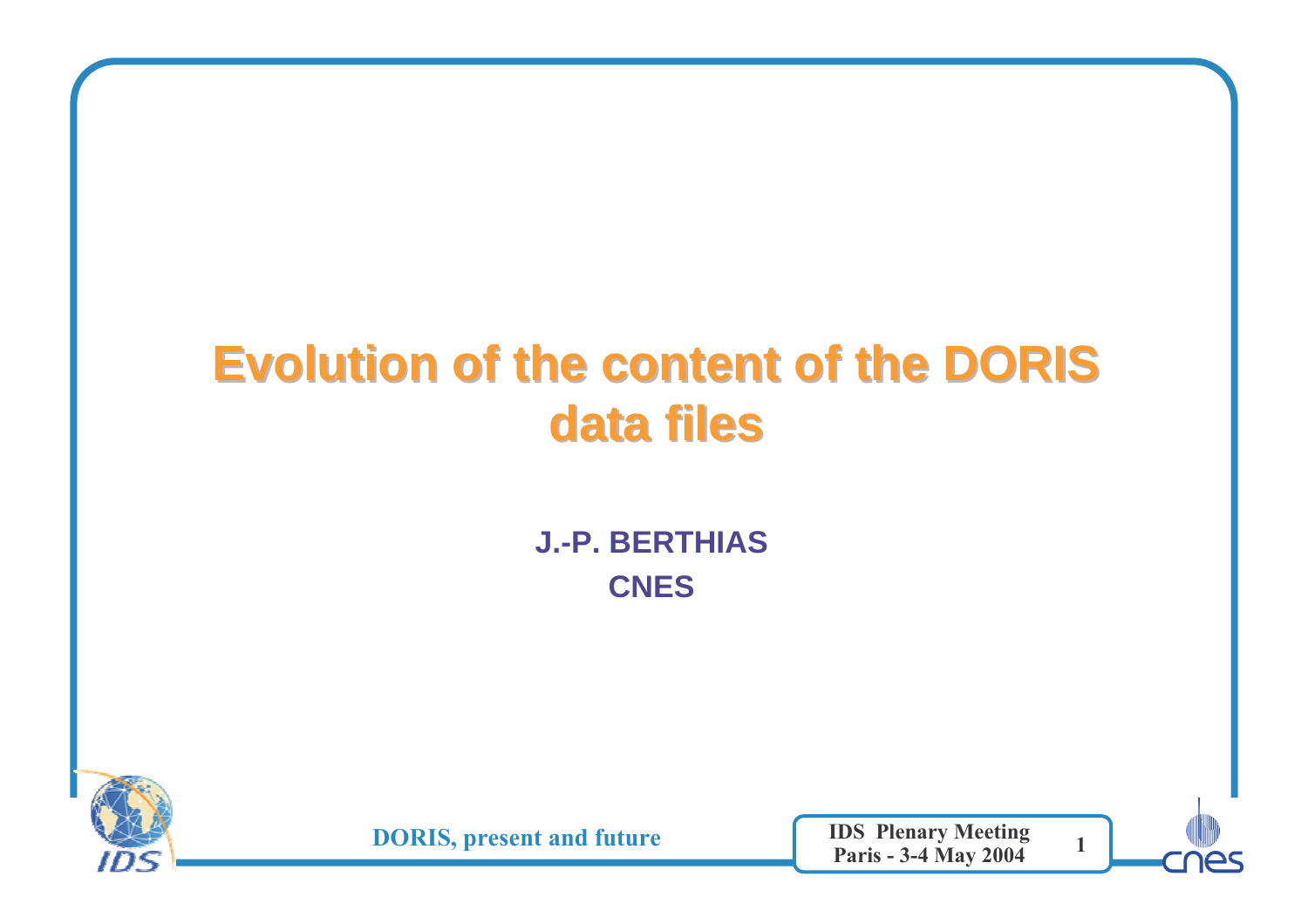### **Conclusions of IDS-2003 meeting**

**► At the IDS-2003 meeting 3 changes to the DORIS data files were approved to start validation campaigns with users**

- **use the on-board USO frequency bias and drift model to correct measurements within passes**
	- ✦ to make measurements and time scale strictly compatible
- **switch to a new ionosphere delay correction algorithm**
	- ✦ more in tune with standard dual frequency computation
- **use of data output by the MOE instead of the POE**
	- ◆ to secure delivery schedule

➨**Priority was given to more important user campaigns in 2003**

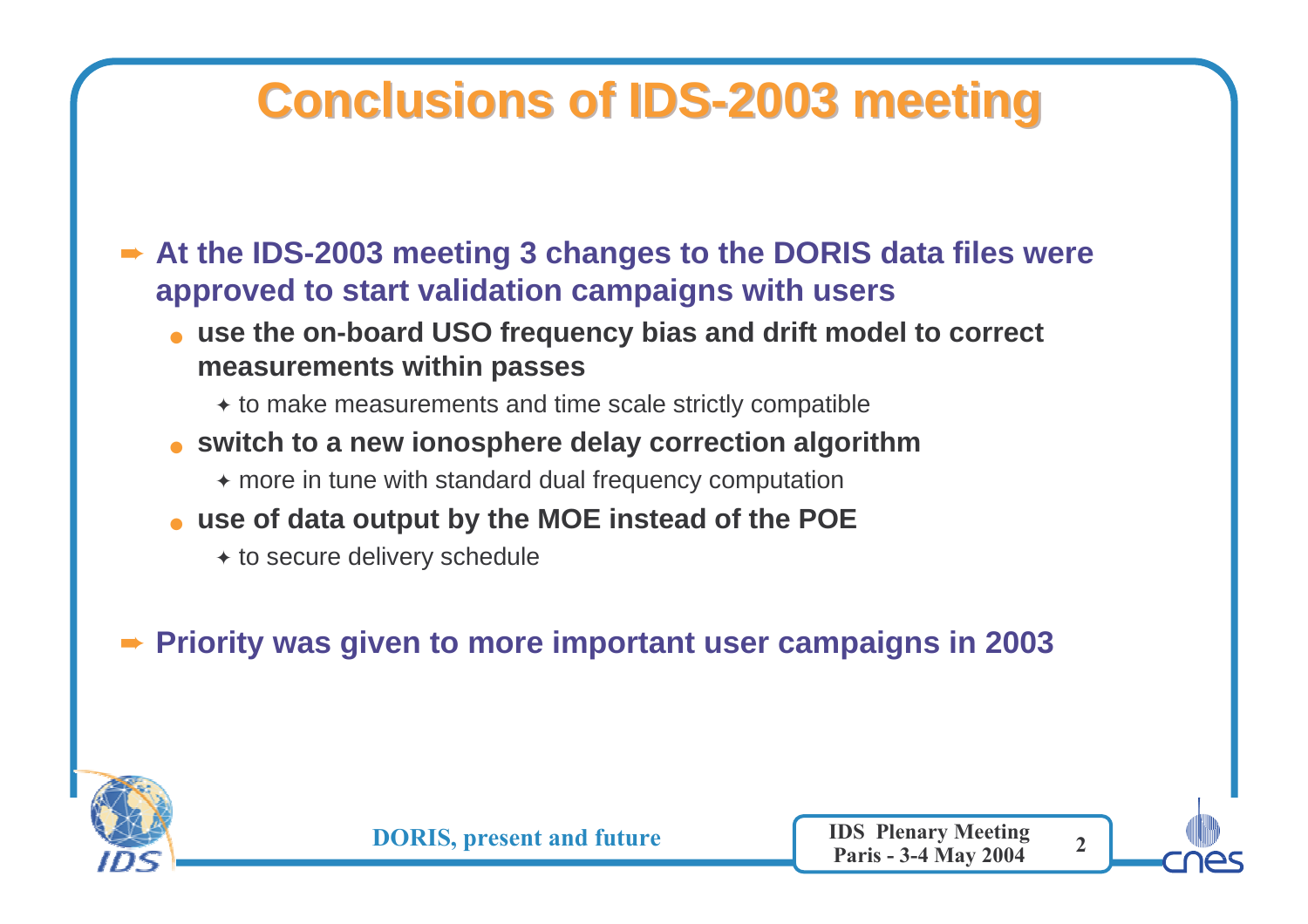# **Actions taken in early 2004 (1/2)**

**► A problem with the troposphere correction was found and corrected boginning of Eeb 2004 beginning of Feb. 2004**

- **correction was computed with the wrong reference direction (normal to the sphere instead of normal to the ellipsoid)**
- **error was higher for mid-latitude station**
- **impact most significant on low elevation data (primarily SPOT 5)**
- ➨ **Change notified in in DORIS mail # 301 (15 Feb. 2004)**
	- **before that tropo correction provided in data files was slightly incorrect**



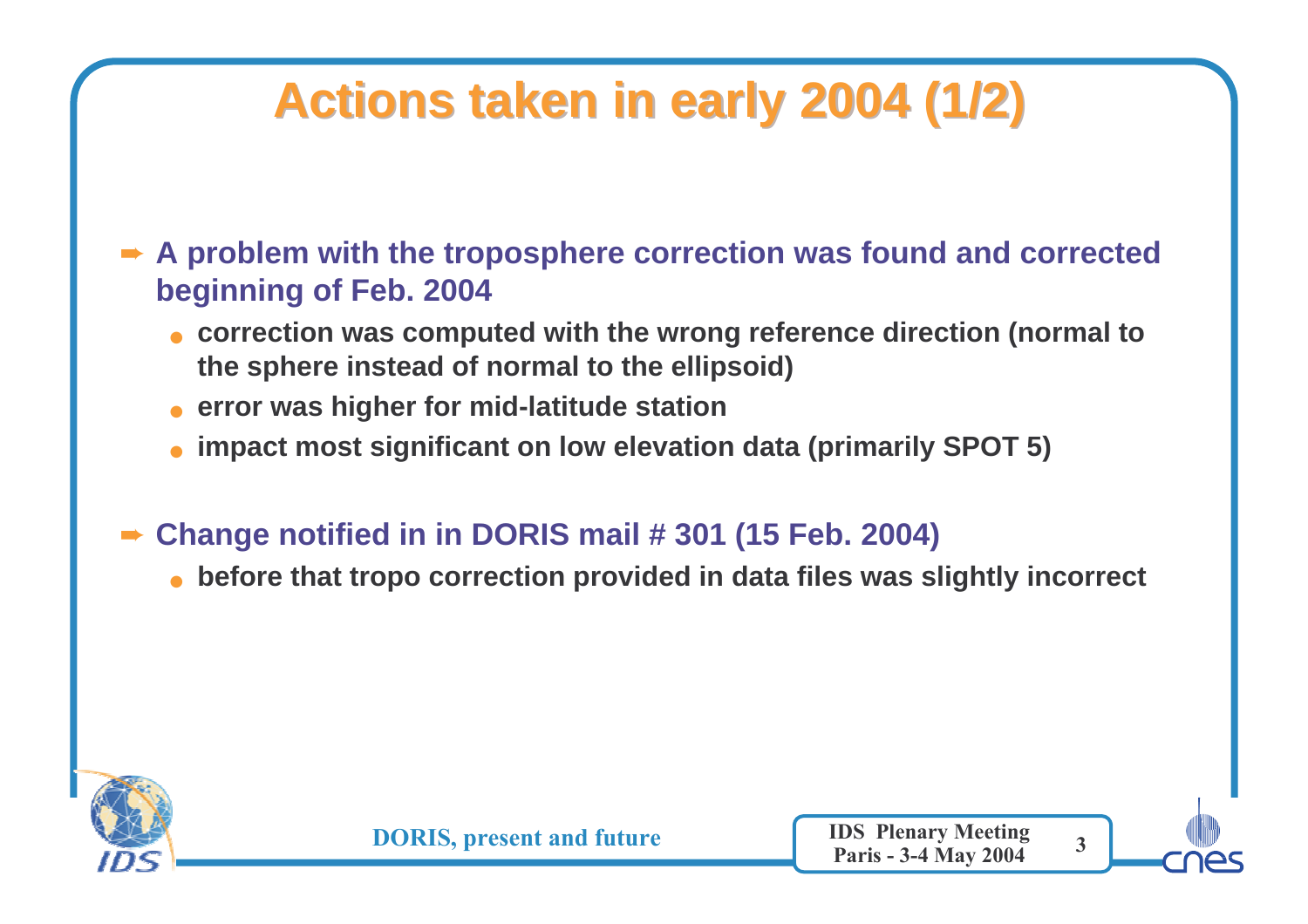### **Actions taken in early 2004 (2/2)**

**► The same software upgrade introduced the use of the bias and drift model to correct Deppler measurement model to correct Doppler measurement**

- ●**impact about 0.01 mm/s for all satellites except Jason-1 (~ 0.1 mm/s)**
- **impact on users has been tested with P. Willis in 2002**
- **could improve USO warm-up periods**

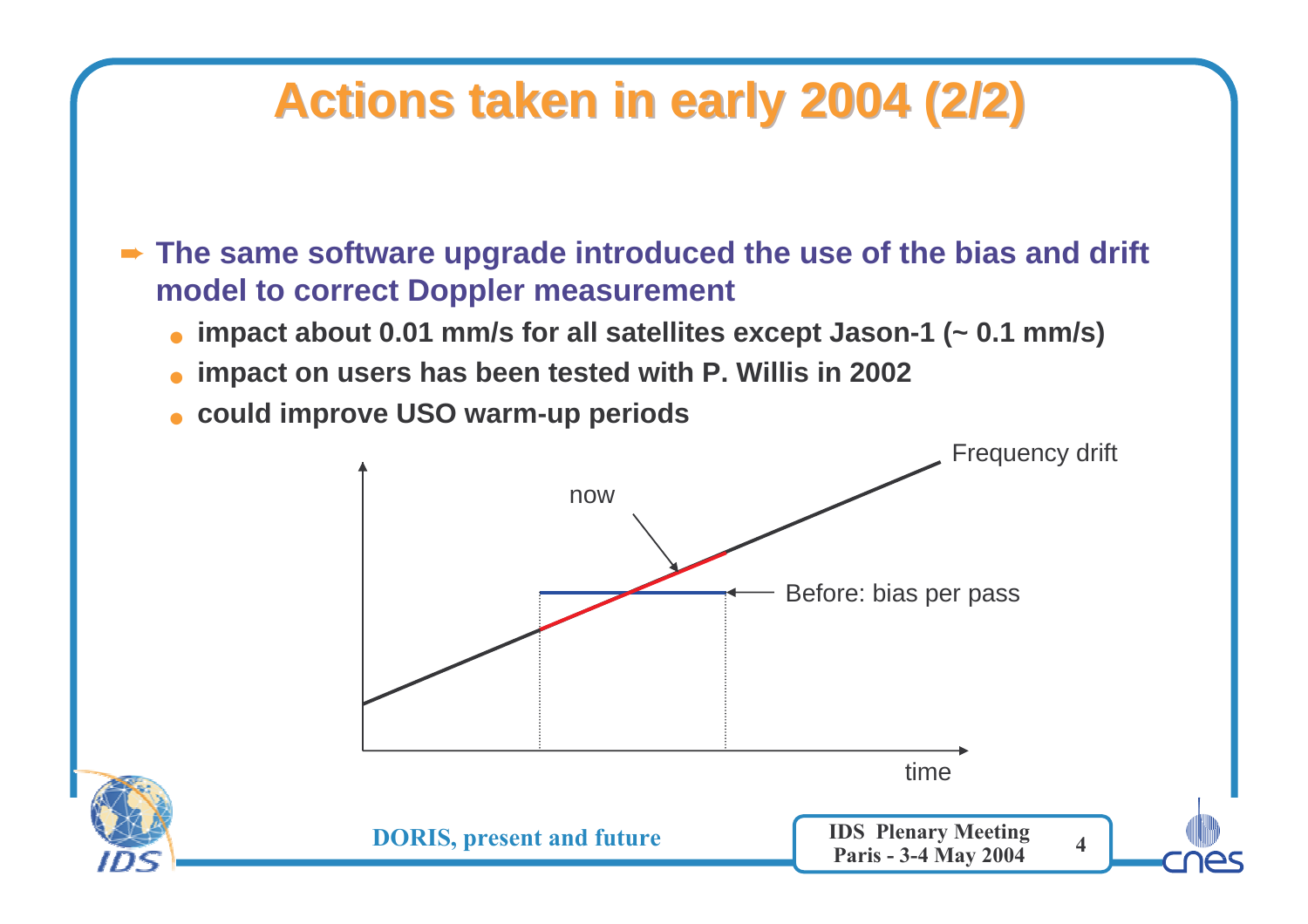#### **Next step**

#### ➨ **Remaining changes would have significant advantages**

- **change in ionosphere correction algorithm would enable delivery of all the edited data**
	- ✦ currently when the whole pass is edited out, the ionosphere correction is incorrect and the data cannot be delivered (for example, for new beacons)
	- $\bullet$  there is no risk involved (the ionosphere correction is as good)

#### ● **delivering MOE data would shorten the production delay**

- ✦ currently data are produced in the preliminary POE step, 2-3 weeks later
- ✦ there is a risk involved that a problem might not have been seen before delivery (timing problem, editing problem, etc)

### **► running full user campaigns to test these changes is too constraining**

● **Is is possible to identify tests users who would be available to run tests ?**



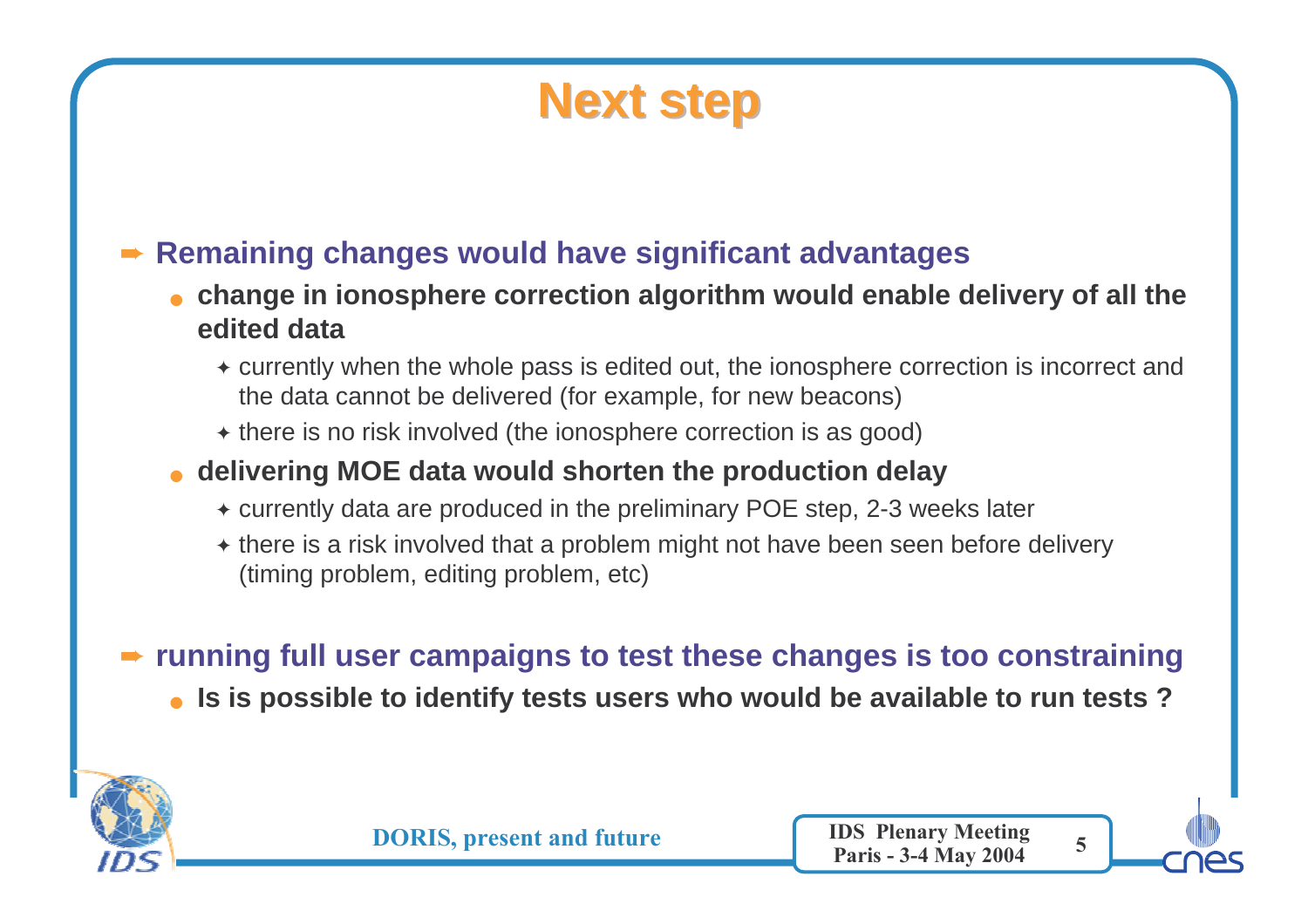# **Support slides**



**DORIS, present and future** 

e IDS Plenary Meeting<br>Paris 3.4 May 2004 Paris - 3-4 May 2004



6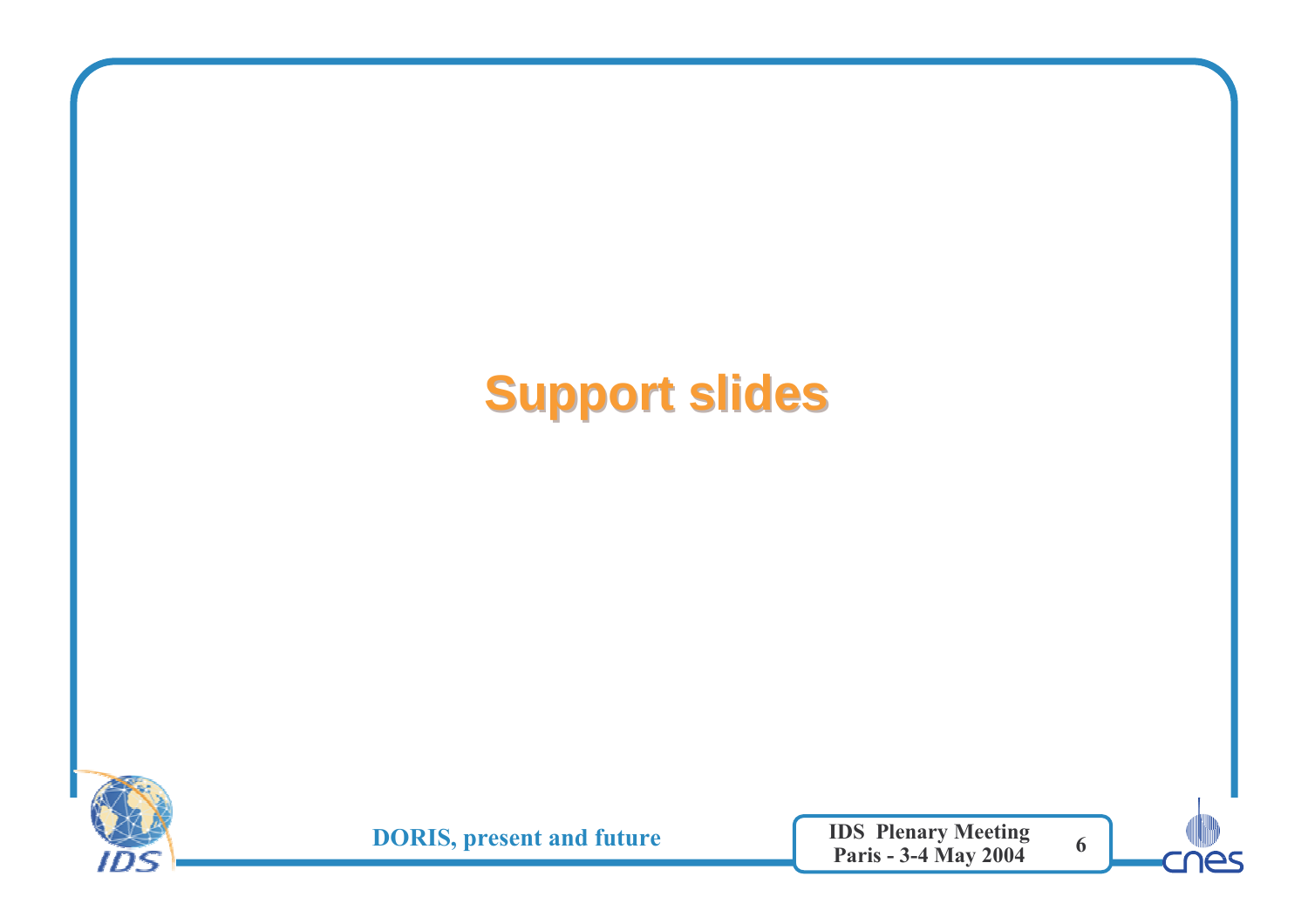### **New ionosphere correction**

#### ➨ **Old iono correction is computed from 400 MHz residuals**

$$
I = \frac{V'}{\alpha} - \frac{c}{\alpha^2} \frac{\eta'_2 - \eta'_1}{\Delta T}
$$
 with  $\alpha = \frac{f}{f'}$  and  $\eta$  = propagation time

✦ strong dependence upon beacon frequency offset in V' means that iono corrections for passes unprocessed at CNES are wrong

#### ➨ **New iono correction**

$$
I = \frac{V - \beta V'}{1 - \alpha^2 \beta} - c \frac{\delta f_{beacon}}{f_{beacon}} \frac{(\eta_2 - \eta_1) - \beta (\eta'_2 - \eta'_1)}{(1 - \alpha^2 \beta) \Delta T} \text{ where } \beta = \frac{\Delta t}{\Delta t'}
$$

- ✦ takes into account differences in center of phase location and in measurement times at the two frequencies
- ✦ almost completely orbit and frequency independent => correction can be computed very early in the processing chain



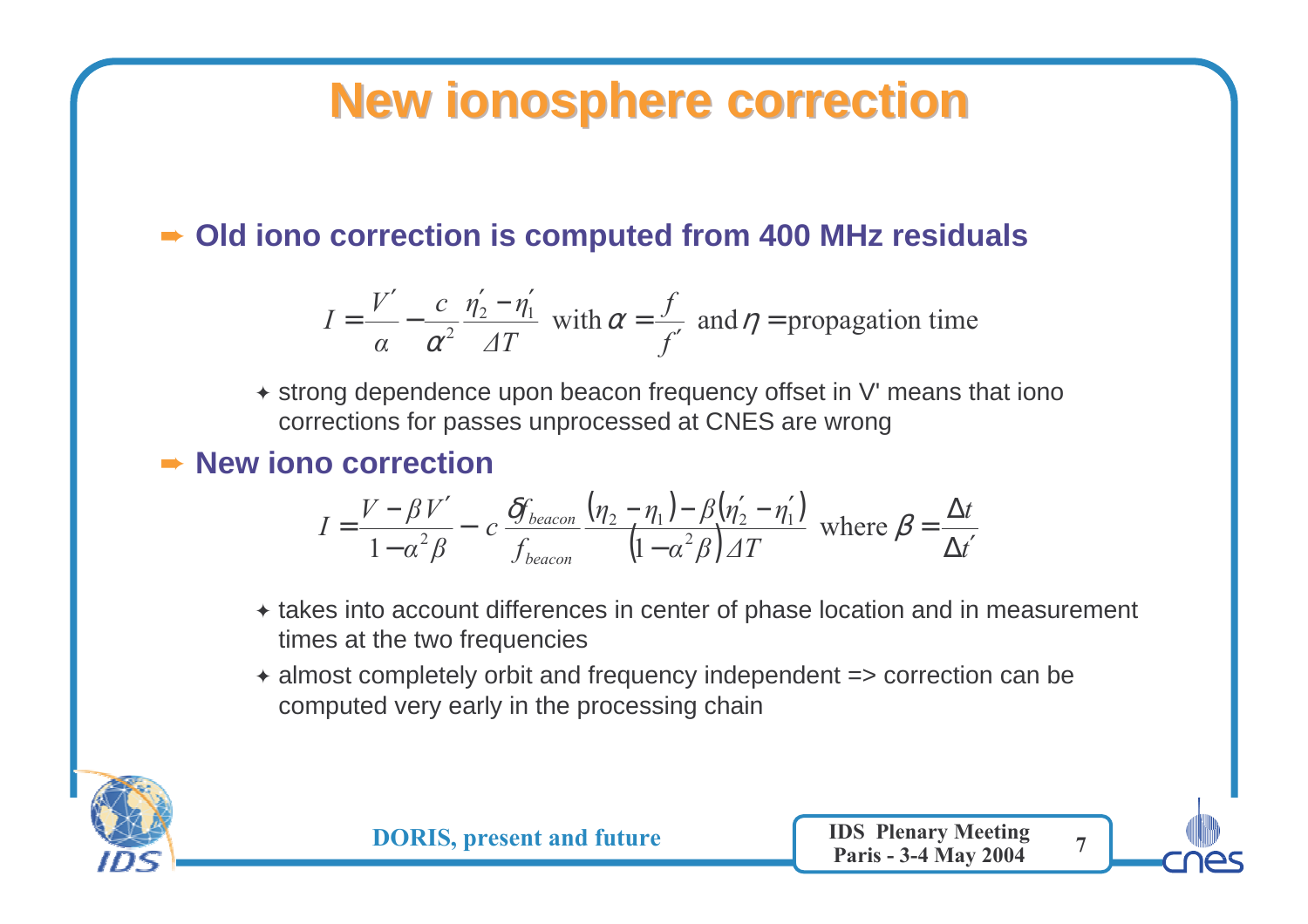#### **Impact of the new ionosphere algorithm**

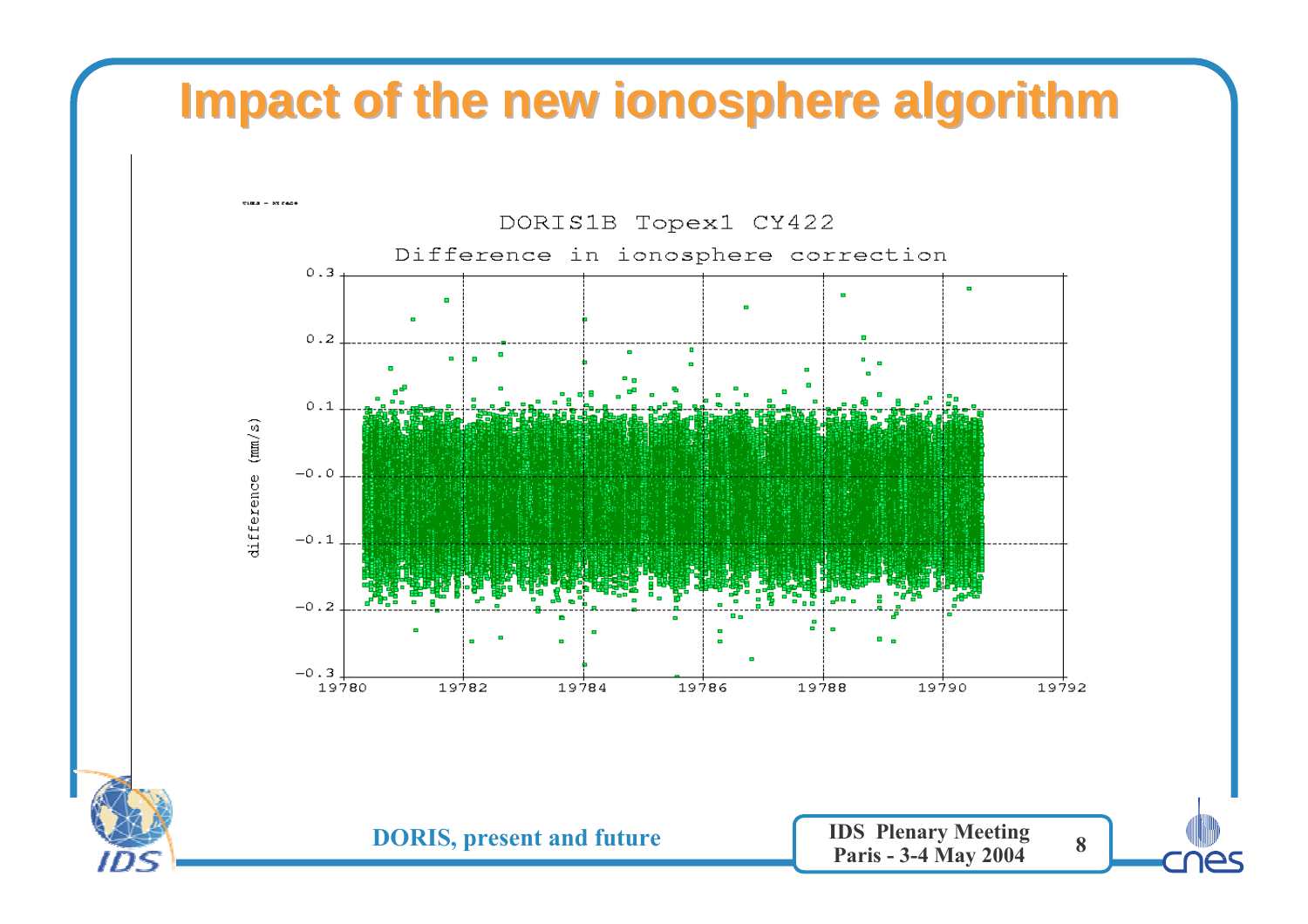